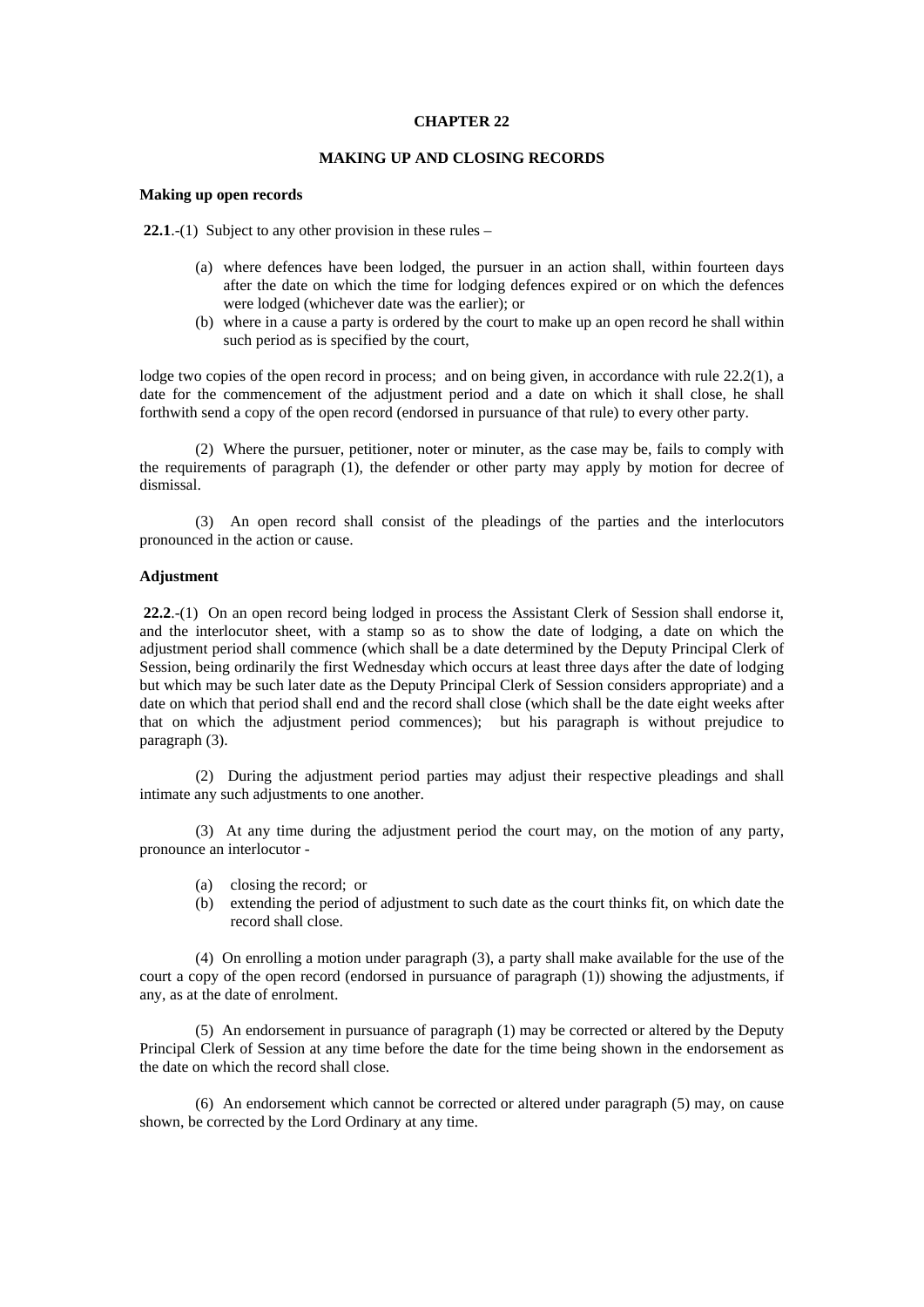#### **Closing records**

**22.3**.-(1) The pursuer shall, within four weeks after the date on which the record is closed -

- (a) send a copy of the closed record to the defender and to every other party; and
- (b) lodge three copies of the closed record in process,

and if there is failure to do so the defender or any other party may apply by motion for decree of dismissal.

 (2) A closed record shall consist of the pleadings of the parties and the interlocutors pronounced in the action or cause (endorsed in pursuance of rule  $22,2(1)$ ),"; and

 (3) if the pursuer fails to comply with either of the requirements of paragraph (2), the court may, on the motion of any other party, grant decree of dismissal.

 (4) A closed record shall consist of the pleadings of the parties and the interlocutors pronounced in the cause.

 (5) The pursuer shall, on lodging the copies of the closed record as required by paragraph (1)(b), enrol a motion craving the court-

- (a) where parties have agreed on further procedure, of consent-
	- (i) to appoint the cause to the Procedure Roll for consideration of all the preliminary pleas of parties or such of the pleas as may be specified;
	- (ii) to allow to parties a preliminary proof on specified matters or in respect of specified pleas;
	- (iii) to allow to parties a proof before answer of their respective averments under reservation of such preliminary pleas as may be specified;
	- (iv) to allow a proof;
	- (v) to allow issues for jury trial; or
	- (vi) to make some other specified order; or
- (b) where parties have been unable to agree on further procedure, to appoint the cause to the By Order (Adjustment) Roll.

 (6) In a cause which is one of more than one cause arising out of the same cause of action, the court may, on or after pronouncing an interlocutor ordering further procedure under paragraph (5)-

- (a) on the motion of a party to that cause, and
- (b) after hearing parties to all those causes, appoint that cause or any other of those causes to be the leading cause and to sist the other causes pending the determination of the leading cause.
- (7) In this rule, "pursuer " includes petitioner, noter or minuter, as the case may be.

# **Notes of argument**

**22.4.**-(1) Where a cause has been appointed to the Procedure Roll, a party seeking to have a preliminary plea sustained shall –

- (a) lodge in process a concise note of argument consisting of numbered paragraphs stating the grounds on which he proposes to submit that the preliminary plea should be sustained,
- (b) lodge a copy of the note with the Keeper of the Rolls, and
- (c) send a copy of the note to every other party.